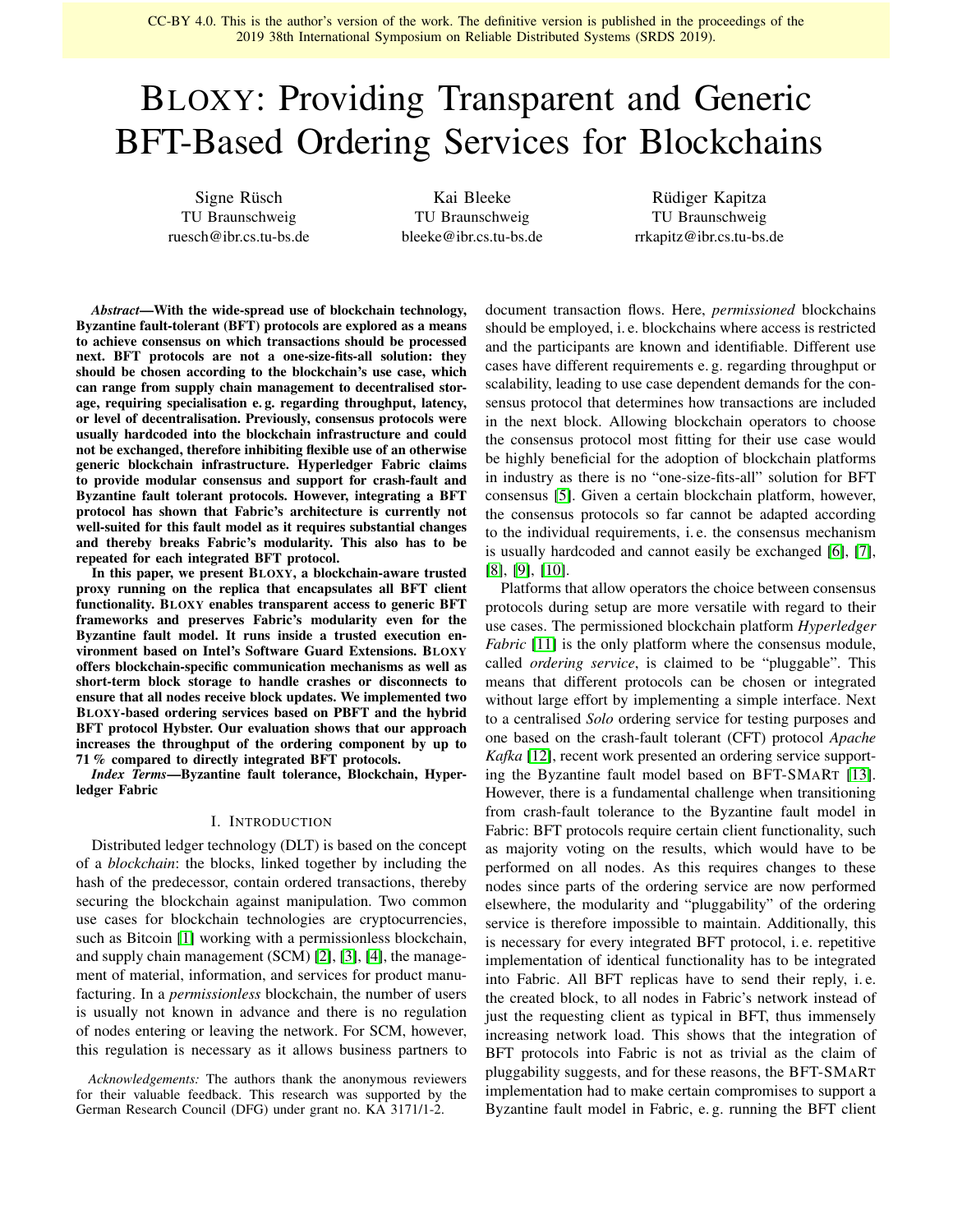on the peer nodes. We aim for a completely modular – and therefore truly pluggable – way to provide CFT and BFT consensus in Fabric via a generic consensus proxy.

In our paper, we present BLOXY: a component to allow modular deployment of BFT-based ordering services in Fabric. It overcomes the challenges that BFT protocols such as BFT-SMART face: (i) We offer full modularity by transparently encapsulating all client functionality inside the BLOXY. (ii) We rely on a trusted subsystem that can only fail by crashing, thereby relaxing the Byzantine fault model to a hybrid one [\[14\]](#page-9-13), [\[15\]](#page-9-14), [\[16\]](#page-9-15), [\[17\]](#page-9-16), [\[18\]](#page-9-17), [\[19\]](#page-9-18), [\[20\]](#page-9-19), thus allowing us to have trusted client functionality on BFT replicas. BLOXY is running inside a trusted execution environment (TEE) based on Intel's Software Guard Extensions (SGX). (iii) Instead of adapting the communication of BFT frameworks, the BLOXY handles efficient and fault-tolerant block dissemination. Additionally, to ensure the completeness of the blockchain and to offer Byzantine fault tolerance of Fabric's orderers (see § [II-B\)](#page-1-0), we present a short-term block storage for efficient retrieval of missing blocks.

We integrated two BFT-based ordering services for Fabric, one based on PBFT [\[21\]](#page-9-20) and one on the hybrid BFT protocol Hybster [\[14\]](#page-9-13), using the BLOXY for support of the Byzantine fault model, easy integration, and maintained modularity. With these ordering services, all of Fabric's components can behave arbitrarily within the limit of the Byzantine fault model. Our evaluation shows that the lower communication complexity of BLOXY increases the throughput of the ordering by up to 71 % compared to natively integrated BFT protocols.

Our paper is structured as follows: §[II](#page-1-1) outlines the problem statement, the BLOXY and its implementation are presented in §[III](#page-3-0) and §[IV,](#page-6-0) evaluation results are discussed in §[V,](#page-7-0) §[VI](#page-8-0) gives an overview over related work, and §[VII](#page-9-21) concludes.

#### II. BACKGROUND AND PROBLEM STATEMENT

<span id="page-1-1"></span>Next, we will give an overview of today's BFT protocols for blockchains (§ [II-A\)](#page-1-2) as well as an introduction to Fabric and the supported consensus protocols  $(\S$  [II-B\)](#page-1-0).

# <span id="page-1-2"></span>*A. BFT-Ordering Services for Blockchains*

Blockchains are increasingly employed in a growing number of use cases, such as improving transparency in SCM [\[2\]](#page-9-1), notary or registration services [\[22\]](#page-9-22), and resilient distributed storage services [\[23\]](#page-9-23). However, these use cases have different requirements, leading to use case dependent demands for the consensus protocol, e. g. regarding performance or scalability requirements, trust relations between participants, or whether a trusted third party or trusted administration can be assumed. If malicious behaviour can be excluded and nodes can only fail by crashing, then a crash-fault tolerant protocol for the ordering service suffices. Otherwise the need for Byzantine fault tolerance arises. A consortium of a small number of organisations using a permissioned blockchain for their SCM might have one consensus node for each organisation running in the cloud, possibly in the same data centre, requiring a highthroughput consensus protocol. In a larger supply chain where

<span id="page-1-3"></span>

Fig. 1: BFT protocols are optimized for different metrics, ensuring that there is no "one-size-fits-all" solution. Higher is better; higher synchrony equals asynchrony.

the partners are positioned all over the world, the consensus protocol should be able to deal with higher latency and enable geo-replication. Several BFT protocols for blockchains have been presented, targeting these challenges. Fig. [1](#page-1-3) shows how different BFT protocols developed for blockchain deployment are optimised for different requirements. Some protocols such as FastBFT [\[24\]](#page-9-24) are optimised for low-latency communication, whereas others such as OmniLedger [\[25\]](#page-9-25) aim for high throughput communication. Algorand [\[26\]](#page-9-26) targets blockchain networks with a large number of participants and is therefore highly scalable. Regarding network conditions, BFT protocols typically assume partial synchrony. HoneyBadgerBFT [\[27\]](#page-9-27) diverts from that and is also working on asynchronous networks. A more comprehensive study of BFT protocols optimised for blockchains can be found in [\[28\]](#page-9-28). Fabric is currently the only blockchain platform providing the versatility of multiple ordering services, each targeting different use cases. Providing operators the freedom to choose the most fitting protocol would greatly improve blockchain adoption in industry settings. However, Fabric's architecture for pluggable consensus is not sufficient for the requirements of a Byzantine fault model. The question how BFT protocols can be integrated into Fabric *generically* so that the advantages of specialised BFT protocols can be exploited according to the specific requirements, is still open. To better understand this problem, we now present the architecture of Fabric with focus on the ordering service in more depth.

#### <span id="page-1-0"></span>*B. Hyperledger Fabric*

Hyperledger Fabric [\[11\]](#page-9-10) is a permissioned blockchain framework. Compared to others, the main features of Fabric are a modular architecture that allows e. g. using different consensus protocols or identity management services, and a new *execute-order-validate* paradigm [\[29\]](#page-9-29). Traditionally, blockchains follow the order-execute paradigm: transactions are broadcast to all nodes and at some point included in a block, and executed as soon as the block is received. Fabric differs significantly from this model, as transactions are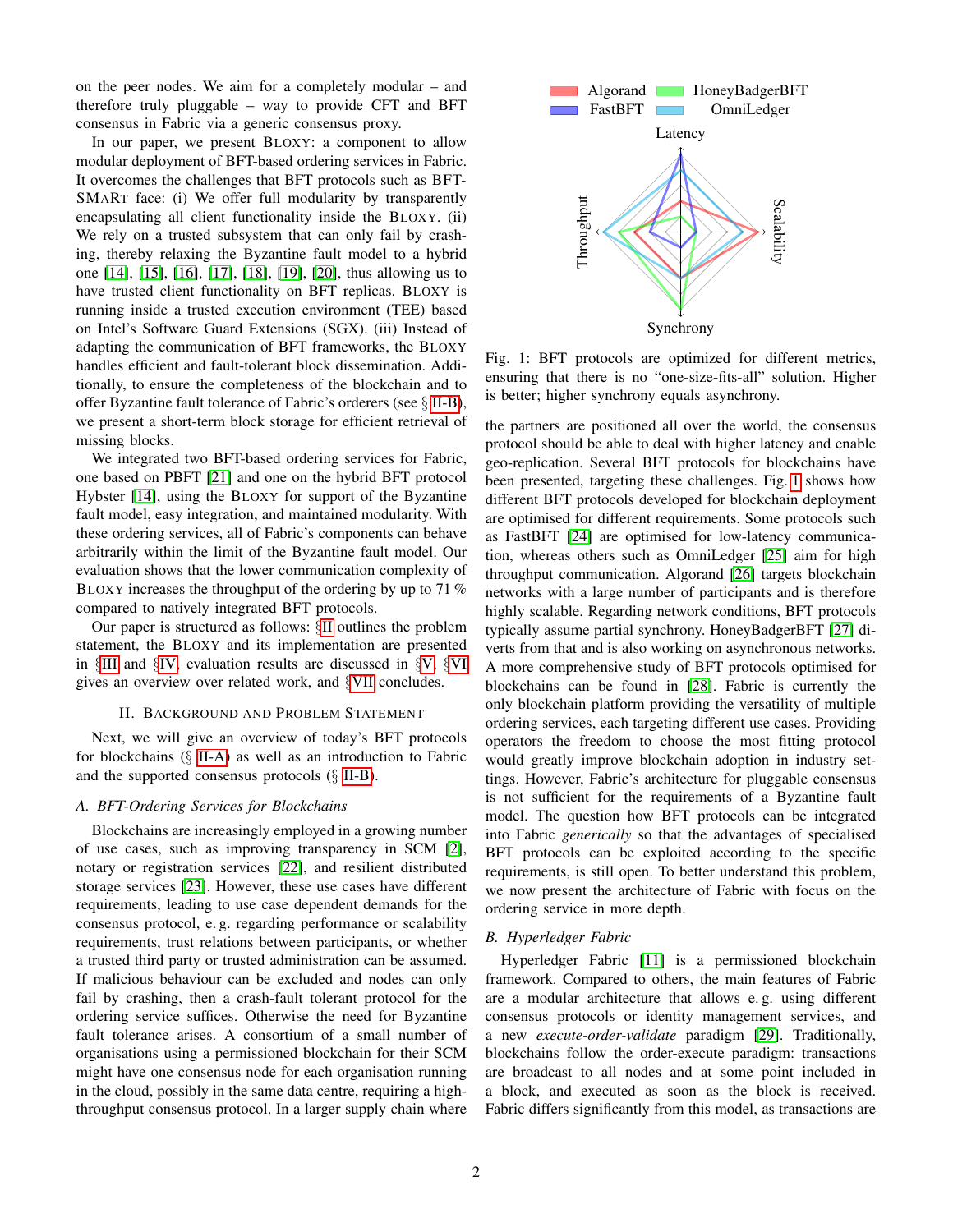<span id="page-2-0"></span>

Fig. 2: Transaction flow in Hyperledger Fabric [\[11\]](#page-9-10)

executed first by a subset of nodes (peers) before being totally ordered by another set of nodes (ordering service). After being ordered, transactions are then broadcast to all nodes and the state change that was computed in the execution phase is validated and applied. This paradigm enables non-deterministic smart contracts, improves performance, and allows Fabric to be independent from cryptocurrencies [\[11\]](#page-9-10). State in Fabric is a key-value store which can be modified by invoking Fabric's smart contracts, which are called *chaincodes*, and a Fabric network can contain multiple independent blockchains called channels. There are three groups of nodes in Fabric. *Clients* submit transactions for execution and broadcast them for ordering. *Peers* maintain the blockchain, i. e. they validate incoming transactions and apply the state changes. Both peers and clients are considered potentially Byzantine in Fabric. A subset of the peers is responsible for executing the chaincode transactions; these are called *endorsing peers*. The *ordering service* consists of Ordering Service Nodes (OSNs), also called *orderers*, and is responsible for establishing a total order of the requests. Orderers either run the consensus protocol directly or forward transactions to a cluster of dedicated consensus nodes. The ordering service generally does not maintain the blockchain. To reduce the network load of orderers, peers can exchange blocks via gossip communication.

*1) Transaction Flow in Hyperledger Fabric:* Fabric's transaction flow, shown in Fig. [2,](#page-2-0) consists of the three phases execution, ordering, and validation. Chaincodes are invoked by sending a signed transaction proposal to the endorsing peers, the number of which is specified by the chaincode's endorsement policy. Endorsers then simulate the execution of the transaction against their local state  $(1)$ , i.e. no persistent state changes are performed. After this, the endorser returns an endorsement to the client. The client then collects and appends the endorsements  $(2)$  and transmits the transaction to the ordering service, thereby starting the ordering phase  $(3)$ . The ordering service establishes a total order on all transactions, which are then batched into signed blocks and delivered to the peers (4). The ordering service explicitly does *not* maintain the state of the blockchain or validate transactions. When the ordering is completed, the validation phase is entered. After receiving a block from the ordering service, it is the peer's responsibility to validate the contained transactions  $(5)$ . The peer checks it against the policy of the invoked chaincode, as well as the validity of the changed data. The block is appended to the peer's copy of the blockchain and all valid state changes are applied to the local state.

*2) Consensus in Hyperledger Fabric:* Consensus in Hyperledger Fabric is a modular component and can support different levels of fault tolerance, i. e. crash-fault or Byzantine fault tolerance, depending on the chosen protocol. The ordering service itself assumes that all peer and client nodes are potentially Byzantine [\[11\]](#page-9-10) and implements an atomic broadcast that accepts transactions and ultimately delivers them in blocks to all peers. Independent of the deployed protocol, the ordering service provides the following guarantees [\[11\]](#page-9-10):

- 1. *Agreement*: Two blocks with the same sequence number delivered to different peers should be identical. Forks are not supported.
- 2. *Hashchain integrity*: Delivered blocks hold the correct hash pointing to the previous block, thus forming a hashchain. Blocks cannot be manipulated without invalidating all hashes in subsequent blocks.
- 3. *No skipping*: No peer can skip a block. If a peer receives a block, it has already received all previous blocks.
- 4. *No creation*: Every transaction in a block was created by a client before the block creation.
- 5. *Liveness*: If a client sends a transaction to the ordering service, then every peer will eventually receive a block containing this transaction.

Fabric currently ships with a centralised, non-replicated Solo ordering service for testing purposes providing no fault tolerance, and a distributed, CFT ordering service based on Apache Kafka. Solo requires less computational resources, but presents a single point of failure, whereas Kafka cannot handle Byzantine faults. A BFT ordering service based on BFT-SMART has recently been included [\[13\]](#page-9-12).

#### *C. Integrating* BFT-SMART *into Fabric*

BFT protocols require additional functionality on the client side, e. g. the majority voting. Performing this voting on the orderers directly is problematic: if an orderer crashes, then peers can connect to another orderer; however, if it is Byzantine and disseminates corrupted blocks, this might not be detected by the peers, leading to an unsupported fork in the blockchain. To avoid this, the BFT-SMART ordering service, whose architecture is shown in Fig. [3a,](#page-3-1) requires a BFT client library, called *frontend*, running on all peer and client nodes. This frontend also contains Fabric's orderer node. The consensus cluster runs the BFT-SMART protocol, and created blocks are signed and disseminated to all frontends. The majority voting can then be performed by every peer individually, provided that it receives  $2f + 1<sup>1</sup>$  $2f + 1<sup>1</sup>$  $2f + 1<sup>1</sup>$  responses from the orderers, and the block can be appended to the blockchain. However, this implementation requires changes to all nodes in the network. In this architecture, Fabric's ordering service is not modular as changing the ordering service requires changes

<span id="page-2-1"></span><sup>&</sup>lt;sup>1</sup>The authors state that this number can be decreased to  $f + 1$  if the peers verify the block's signature.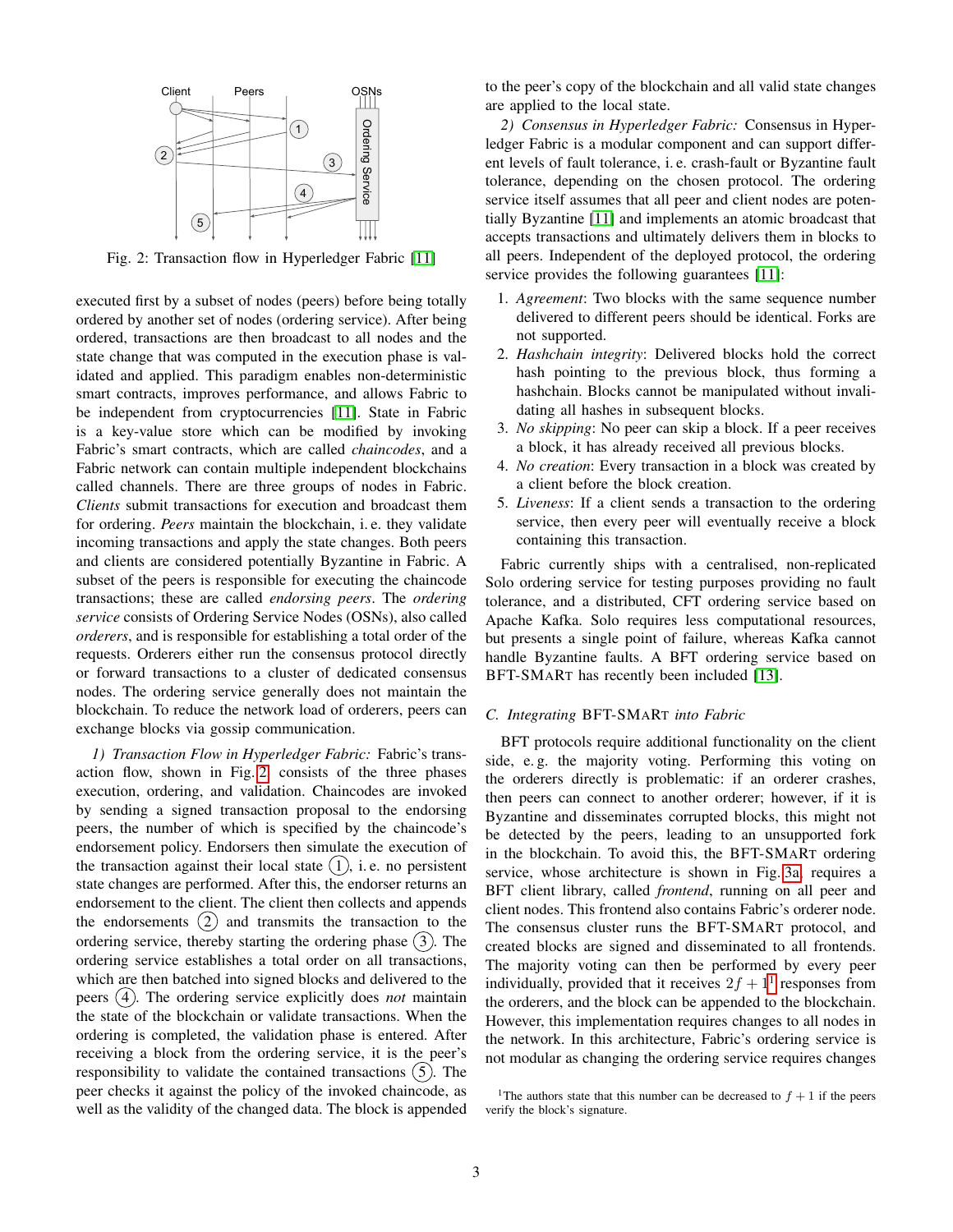<span id="page-3-1"></span>

Fig. 3: Architecture of BFT ordering services (P: Peer, C: Client, R: Replica, F: Frontend, B: BLOXY, O: Orderer. Grey components are part of Fabric.)

to peers and clients as well. As peers in Fabric can be Byzantine and the frontend is part of the peer, it might drop blocks or return invalid ones. The *no skipping* property is therefore not fulfilled in the BFT-SMART ordering service. Additionally, the implementation is specific to BFT-SMART, meaning that while the functionality is required for common BFT protocols, it would have to be repeated for all protocols that Fabric's users choose to integrate. The integration of BFT protocols into Fabric is therefore more complex than suggested by the "pluggability" that was claimed in the original paper [\[11\]](#page-9-10).

# III. THE BLOXY

<span id="page-3-0"></span>In this paper, we show an approach to provide truly pluggable consensus for different fault models in Fabric, without any changes to its general architecture. For this, we relocate the BFT client functionality to the BFT replica side, thereby containing it inside the ordering service, by leveraging trusted execution to increase the compatibility between an architecture that works well for crash-fault tolerant protocols, but still falls short for Byzantine faults. To provide generic, modular consensus and support for both fault models, we present the BLOXY: a *blockchain-aware trusted proxy*. We define the following requirements:

*R1: Support for the Byzantine fault model.* BLOXY should allow Fabric to support the Byzantine fault model without compromising the modularity, i. e. placing client functionality of the ordering service onto peers. We aim to keep the ordering service self-contained while still supporting BFT protocols.

*R2: Generality and easy integration of BFT protocols.* As the BFT client functionality is almost identical across BFT protocols, it would be redundant for each BFT framework to repeat the integration work, especially if doing so compromises Fabric's modularity. BLOXY should provide generality, i. e. it should enable support for multiple BFT protocols. It should therefore be comparably easy to integrate new BFT protocols into BLOXY, see § [III-E.](#page-5-0)

*R3: Fulfil Fabric's requirements for ordering services.* To be considered a valid and complete system for ordering services, BLOXY-backed solutions should fulfil all requirements of Fabric, see § [II-B.](#page-1-0)

*R4: Low performance overhead.* The usage of BLOXY should incur only acceptable performance overhead compared to ordering services running without BLOXY, see §[V.](#page-7-0)

# *A.* BLOXY *in a Nutshell*

Fig. [3b](#page-3-1) shows our approach. The BLOXY is inserted between Fabric's orderer and the consensus cluster, i. e. the BFT replicas, and each replica is equipped with a BLOXY. This means that outside of the consensus cluster, Fabric is now not required to know about the specific consensus protocol, allowing us to completely abstract from it. Compared to the current pluggable consensus of Hyperledger Fabric, which does not work out of the box with BFT protocols without modifications to peers, we go one step further. Using the BLOXY to integrate a new BFT ordering service in Fabric, we do not need to change the underlying Fabric architecture for the Byzantine fault model. We have a *two-layer abstraction*: the BLOXY abstracts from the BFT protocol and handles all communication with the consensus cluster, whereas the orderer abstracts from the underlying blockchain network.

The defined properties for the Fabric ordering service have been described in § [II-B.](#page-1-0) However, the integration of the BFT-SMART ordering service shows that Fabric's architecture does not allow the property of *no skipping* to be satisfied for BFT protocols. An orderer or frontend can return a wrong block or not respond at all, which might lead to forks or delays if peers have to query other orderers for blocks, respectively. A wrong block might not be detected by peers.

The BLOXY provides a generic interface for the consensus cluster and behaves identically regardless of the underlying protocol. We are therefore not bound to any specific protocol implementation. BLOXY's extensibility is discussed in § [III-E.](#page-5-0)

The BLOXY completely confines the consensus protocol to the ordering nodes, from receiving and forwarding the request to voting on correct responses and disseminating the new block in the network. As the BLOXY is running inside a TEE, we assume the operations to be trusted, leading to a hybrid fault model: the BLOXY behaves correctly and can only fail by crashing, whereas all other components of the network are untrusted and can behave arbitrarily. The BLOXY can crash or get disconnected from any connected nodes. This is equivalent to a failing BFT replica. Fail-over mechanisms such as DNS round-robin or a load balancer can be used to deal with this and to connect to another BLOXY instance. As the BLOXY handles majority voting in the TEE, we do not require peers to take any further action to verify the created blocks, i. e. to perform the voting themselves as with BFT-SMART. This way we maintain Fabric's modularity. Permissioned blockchains require administrators, e. g. from different organisations, for setup, whose roles can be managed via the Membership Service Provider (MSP) and who can mutually monitor each other. We add to this setup process the provisioning of TEEs with cryptographic keys.

To summarise, the tasks of the BLOXY are as follows:

- 1. Establishing secure connections with orderers and replicas by keeping the TLS session key inside the TEE.
- 2. Decrypting received transactions from orderers and forwarding them to replicas as BFT requests: as this is done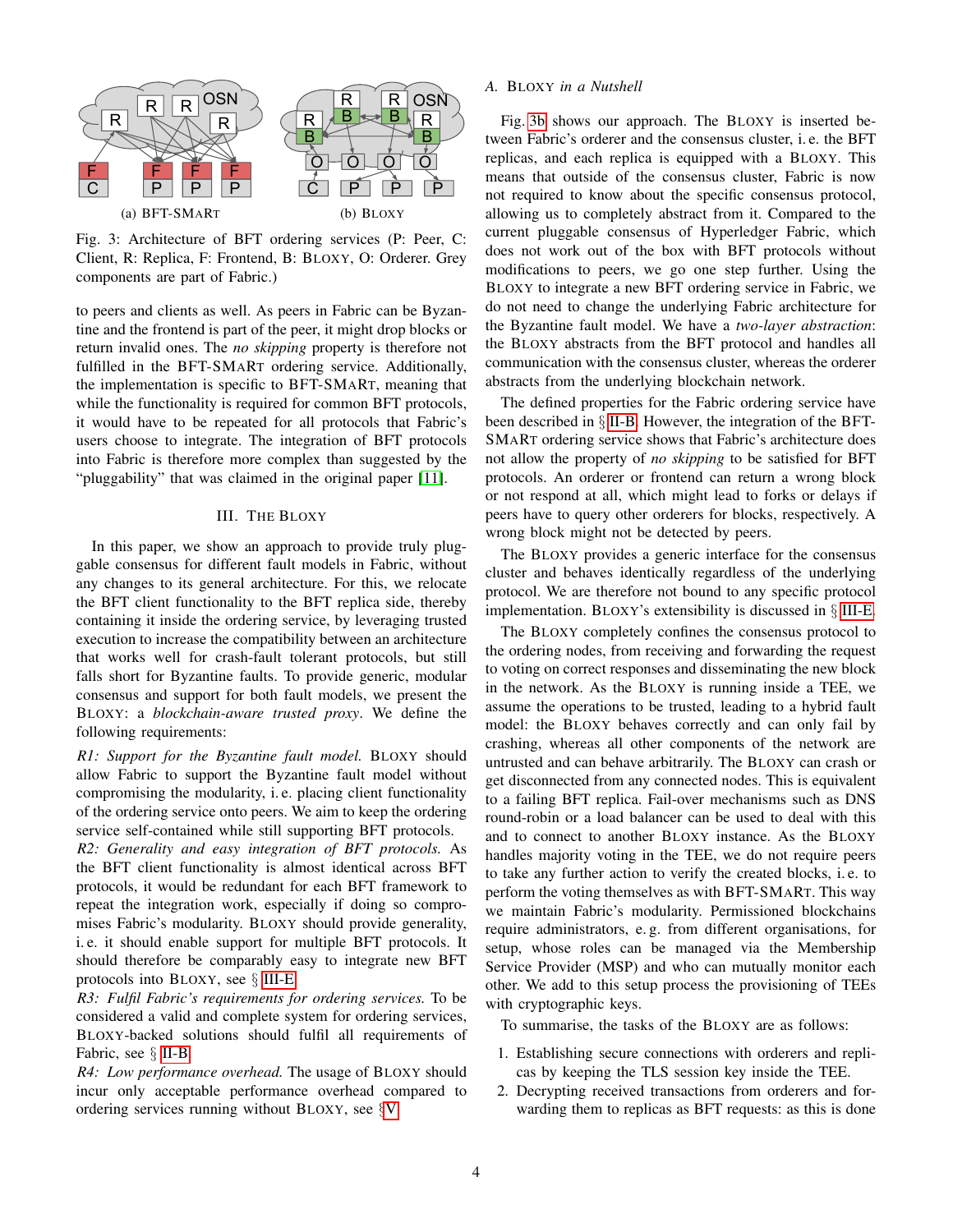inside the trusted subsystem, modification of transactions or other manipulation is not possible.

3. Collecting, verifying, and comparing the received results, i. e. the blocks, from the replicas in the trusted voting stage, and afterwards disseminating the created block in the network.

## *B. System Model and Trusted Subsystem*

In the Fabric network, all peers and clients are potentially Byzantine, and the ordering service should also support the Byzantine fault model. BFT-SMART e. g. needs to extend the trust of the frontends, placing them in the peer trust domain. The BLOXY takes over all responsibility from the BFT clients and runs it in a TEE on the replica. The TEE allows us to place trust in the performed operations, so that we do not require re-execution on the peers or similar mechanisms. The TEE's integrity can be remotely attested. We therefore assume a hybrid fault model [\[14\]](#page-9-13), [\[15\]](#page-9-14), [\[16\]](#page-9-15), [\[17\]](#page-9-16), [\[18\]](#page-9-17), [\[19\]](#page-9-18), [\[20\]](#page-9-19): the ordering service can be Byzantine, whereas all BLOXIES in the system are assumed to behave as expected or fail only by crashing. Nodes can therefore trust the correctness of the block if they receive it from a BLOXY over a secure channel. If a block is received that does not match the winning hash, this means that some fault occurred during the block creation process, leading to a faulty state of the replica. This faulty state will eventually be corrected by the replica when its present state is compared to the state of the other replicas during the regular checkpointing process.

The number of required replicas depends on the protocol requirements. Traditional BFT protocol [\[21\]](#page-9-20), [\[30\]](#page-9-30), [\[31\]](#page-9-31), [\[32\]](#page-9-32) require up to  $3f+1$  replicas to tolerate up to f faults. Protocols that utilise trusted components [\[14\]](#page-9-13), [\[15\]](#page-9-14), [\[16\]](#page-9-15), [\[17\]](#page-9-16), [\[18\]](#page-9-17), [\[19\]](#page-9-18), [\[20\]](#page-9-19) and thus assume a hybrid fault model, can reduce this number to  $2f + 1$  as they can use the TEE to prevent equivocation. One challenge of trusted execution is to keep the trusted code base (TCB) as small as possible to reduce the probability of failures [\[17\]](#page-9-16). For this, we place only limited parts of the BLOXY inside the TEE. The secure connection establishment is performed by generating and storing the TLS key as well as performing cryptographic operations inside the TEE so that the key never leaves it. The actual connection handling can be done in the untrusted part of the application. After receiving a request, it is decrypted inside the TEE and the validity is checked, before it is immediately authenticated using HMACs to prevent any modification once it is passed outside of the TEE again. When the BLOXY has collected a sufficient number of replies, it performs the majority voting again inside the TEE, where it assembles and encrypts the correct reply to all connected orderers. The actual transmission can be performed by the application's untrusted part as the TLS keys are not available there, so manipulation is prevented.

## <span id="page-4-1"></span>*C. Transaction Flow with* BLOXY

The message flow of a transaction using the BLOXY is shown in Fig. [4.](#page-4-0) As mentioned previously, every replica is equipped with a BLOXY instance running on the same machine

<span id="page-4-0"></span>

Fig. 4: Transaction flow of a BLOXY-based BFT ordering service

inside a TEE, which possesses a key pair and whose authenticity can be remotely attested. A client sends its transaction to an orderer who forwards it to the BLOXY  $(1)$ . Neither node has to be aware of the underlying consensus protocol. The BLOXY now assumes the role of the BFT client, forms a BFT request containing the transaction, and forwards it to the leader of the BFT protocol. It then sends an ACK to the blockchain client that its transaction has been received and that the client does not need to retransmit this transaction. If this step fails, the BLOXY sends a NAK. The consensus nodes now deterministically establish a total order on the received transactions according to the protocol  $(2)$ . After either a certain limit of requests or the total block size has been reached, the transactions are batched, and the block is created and signed for authenticity. This is done by invoking the block cutting mechanism, which runs as a replicated service. To increase fault tolerance and availability, we let every BLOXY vote on the replies: the BLOXY broadcasts the hash of the received block to all other BLOXIES, which have to receive the full signed block from their connected replica  $(3)$ . The BLOXIES verify the signatures of the replicas and perform the trusted voting, i.e. check that at least  $f + 1$  identical blocks have been received. This voting is necessary to ensure that the block has been created correctly, to fulfil the *agreement* property of permissioned blockchains and to prevent forks. We require only  $f+1$  identical responses as the BLOXY is running inside a TEE and we can therefore prevent equivocation. Once the BLOXIES have voted on the block, it is disseminated in the network by sending it to all connected orderers which then deliver it to the peers  $(4)$ 

Fabric has two kinds of configuration transactions which are placed in dedicated blocks: (i) new channel transactions which when received in a block by the orderer will cause them to create a new channel, i. e. blockchain, and (ii) channel configuration updates. Configuration transactions are ordered the same way as regular transactions. While this works well for new channel transactions, manual oversight is required for configuration updates to ensure that they are applied correctly at every orderer. This can be an additional task of the blockchain administrators designated via the MSP.

To summarise, the orderer forwards the transactions to the BLOXIES, which then handle all BFT-specific operations and return the created blocks after successful majority voting. This encapsulation of client functionality allows for completely abstracting the consensus protocol from the blockchain archi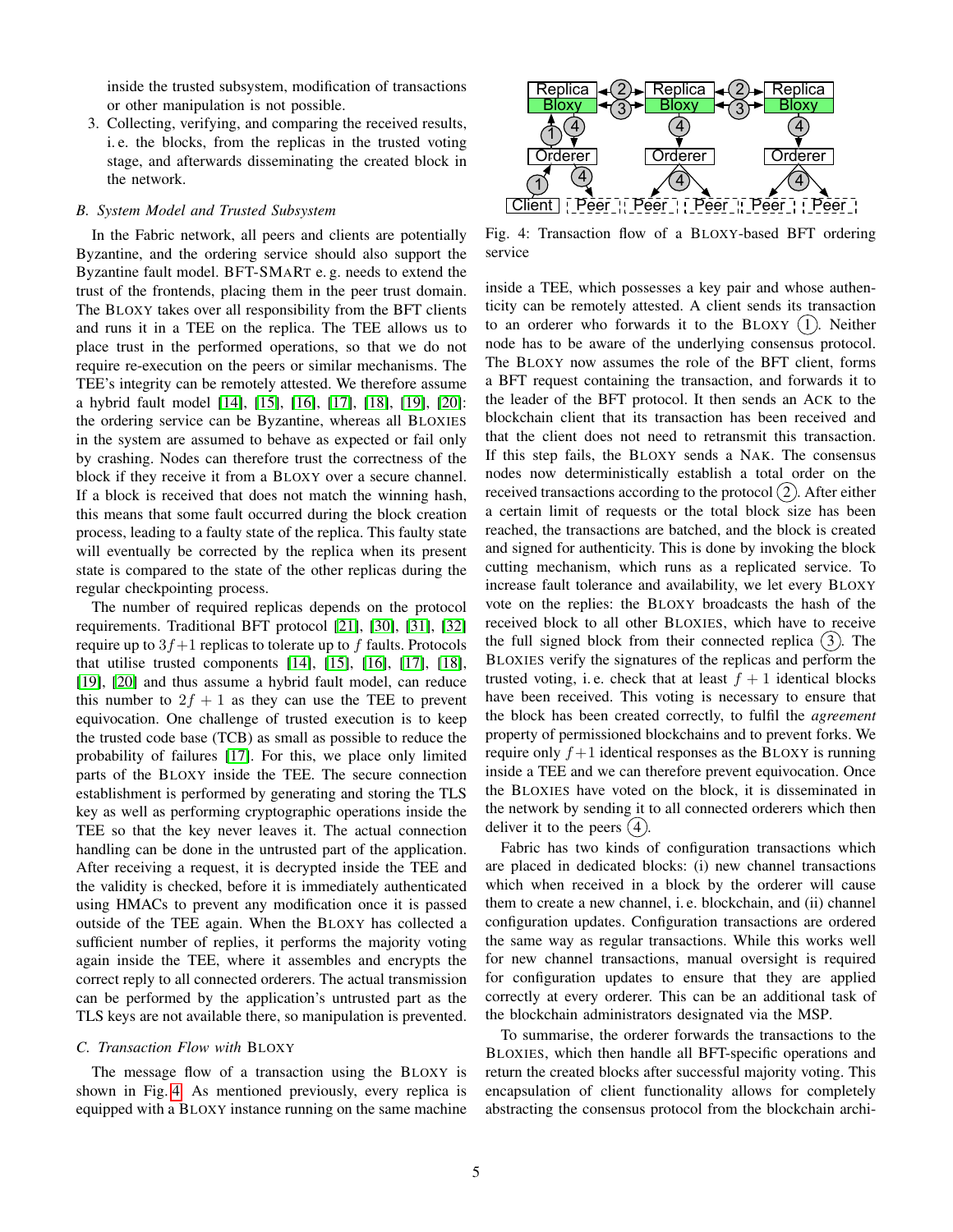tecture, and the BFT protocol is not aware of any blockchainspecific behaviour as well.

#### <span id="page-5-1"></span>*D.* BLOXY *Communication*

The communication of BFT protocols used in blockchains differs from that of traditional BFT protocols. The reply, i. e. the created block, has to be disseminated to all nodes in the network instead of sending a reply to one single client. Several protocols use gossip protocols for this [\[33\]](#page-9-33), [\[26\]](#page-9-26). For the BFT-SMART ordering service, the framework was extended to send the block to every connected frontend. With BLOXY, we have a *two-phase broadcasting mechanism* for blocks. First, all BLOXIES need to receive the created block: as described in § [III-C,](#page-4-1) the BLOXY that forwarded the client transactions receives the created block from the replica and then sends it to the other BLOXIES. The BLOXIES can also exchange only hashes of the received blocks to reduce messaging overhead with potentially large blocks. With this optimization, however, every BLOXY needs to receive the created block from the connected replica, as it is necessary that each BLOXY possesses at least one full block to perform the trusted voting. Having each replica send the reply to the connected BLOXY might require minor modification of the framework, as this is not standard behaviour for BFT protocols.

In the second stage after the voting, the block is then broadcast by each BLOXY to all connected orderers to disseminate the block in the network. As the BLOXY only sends the block after the majority voting has been performed instead of multiple replies from the replicas to all peers, we drastically decrease the messaging overhead. This can be seen in Fig. [3,](#page-3-1) and is later shown in our evaluation in  $\S$  [V-C.](#page-7-1) The orderers can connect to the BLOXIES using round-robin or other load balancing mechanisms to evenly distribute the load across all available BLOXIES. This dissemination means that the *no skipping* property of Fabric ordering services can be fulfilled, as the block is not only available on one node, but every node can query the orderers.

BLOXY Short-Term Block Storage. With the exception of *no skipping*, the properties of Fabric's ordering services can be fulfilled by any BFT protocol. Fabric depends on the orderers to disseminate the block in the rest of the network. The orderers store a certain range of previous blocks for the peers to query; however, up to  $f$  orderers can behave Byzantine. This means that the orderers can suffer from disconnects, crashes, or arbitrary behaviour, and we cannot guarantee that only correct orderers store and receive the created blocks. The correctness of blocks is guaranteed and can be verified by the BLOXY's trusted voting and the replicas' signatures, any manipulation of the block would thus be detected. The orderers can only misbehave by not delivering the block to peers, i. e. by behaving as if crashed. To satisfy the *no skipping* property, peers can query orderers for created blocks. If a peer only contacts one orderer, it might not detect e. g. a crash and that it is missing blocks. To ensure that *no skipping* is fulfilled and Byzantine orderers in Fabric can be tolerated, the replicas store a certain number of past blocks in a *Short-Term Block Storage*.

A benign orderer can then query this short-term storage for any missing blocks, and blocks are only deleted from the shortterm storage, when at least  $f + 1$  orderers have acknowledged its reception. This satisfies our requirement *R3* as all properties of Fabric's ordering service are fulfilled.

Fabric now has to handle crash faults on the orderer side, especially in the Byzantine fault model, which is currently only partially addressed by simply querying other orderers for blocks. To handle reliable reception of blocks as well as correct voting, the BFT-SMART ordering service merged the orderer and peer nodes in the frontend to assume the same fault model, i. e. that orderers can be assumed to run correctly. Our shortterm block storage allows reliable dissemination of blocks in the network. A block is stored until a certain threshold of orderers has acknowledged it, thereby offering Byzantine fault tolerance for orderers.

Blocks that have passed the majority voting inside the TEE are stored inside the short-term storage, which can be queried by orderers and peers in case they are missing a recent block, e. g. because they re-connect after a longer crash. The blocks, once they are created, are not changed by further write requests. The short-term storage is running as a replicated service on the BFT replicas and can be queried via BFT read requests. Read requests for stored blocks are forwarded to the replicas, and the BLOXY receives either the block if it is stored, or a NAK otherwise. After voting on the result, it is passed to the requesting node. As the BFT cluster should not store the blockchain and to limit the required storage space, blocks are removed from the short-term storage after they have been received by a sufficient number of nodes in the network, i. e. by at least  $f + 1$  nodes to offer crash-fault tolerance. Orderers are therefore required to acknowledge the reception of a block. If orderers or peers request a block that has been purged from short-term storage, they in addition to the NAK receive a list of a fixed number of node addresses that have previously acknowledged the block to query them directly and receive the missing block.

The short-term storage is not inside the TEE as the memory of current TEE technologies such as Intel SGX is highly limited, which is problematic as the default block size in Fabric is  $\approx$ 2MB. Our evaluation results in § [V-C](#page-7-1) show that the Byzantine fault tolerance comes at the cost of higher latency.

# <span id="page-5-0"></span>*E. Providing Generic Consensus*

Using the BLOXY and trusted execution, we can unobtrusively bridge the conceptual gap between a crash fault model and a Byzantine fault model without introducing complex changes to Fabric's architecture. The orderers are now acting purely as proxies, forwarding transactions to the BLOXIES in the BFT cluster and storing the blockchain to be queried by peers. Assuming that f from  $3f + 1$  orderers are Byzantine, we can still reliably and transparently provide the BFT client functionality in the BLOXY and peers can connect to another orderer if they detect misbehaviour.

With regard to employed BFT protocols, we are not limited to any specific protocol, though some minor changes to the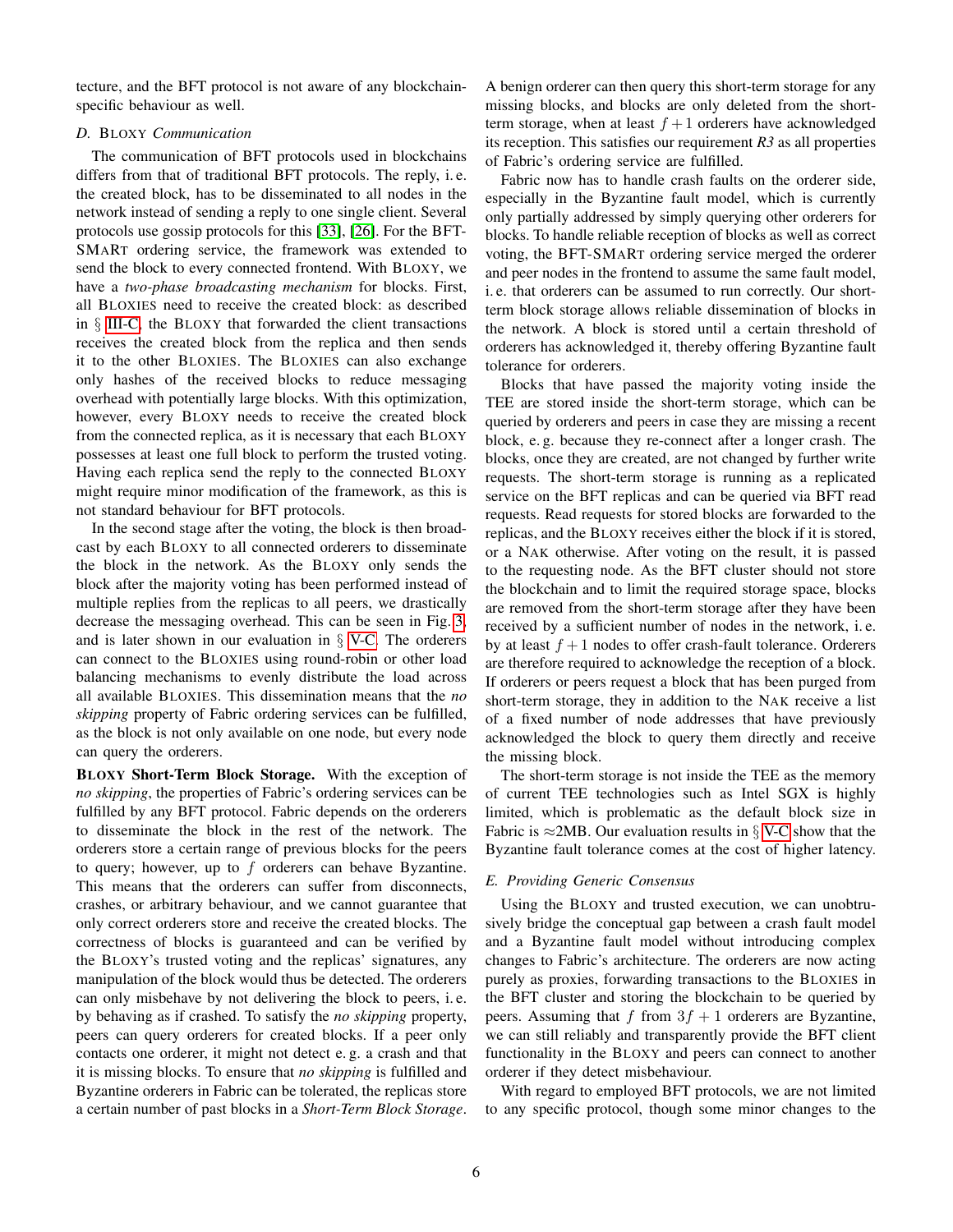<span id="page-6-1"></span>

Fig. 5: Functionality of the BFT replica and of the BFT client as performed by the BLOXY

BFT frameworks might be necessary for integration. The BFT framework can include the BLOXY as a library. An overview of the functionalities performed by the BFT replica and the BLOXY is shown in Fig. [5.](#page-6-1) The BLOXY is needed for establishing secure TLS connections with orderers and BFT replicas, achieved by placing the en- and decryption routines of the communication inside the TEE. It also transforms the blockchain transactions into BFT client requests, for which it has to know the message format of the protocol. Lastly, the BLOXY has to perform the majority voting inside the TEE, after which the valid reply is encrypted and sent to all connected orderers via the TLS connections. The essential parts of the BFT protocol, however, remain unmodified, namely the ordering, view change, and checkpointing subprotocols. As BFT protocols generally provide similar interfaces and pose similar requirements to the applications, the underlying BFT protocol can therefore be changed at will. The BLOXY only forwards the transformed requests to the replicas and requires a certain amount of replies for the majority voting, otherwise it is completely independent from the BFT protocol. Our approach is orthogonal to the recent improvements of BFT protocols for blockchains, which offers the opportunity to take advantage of improved BFT protocols that are the most useful for Fabric and the given use case. We therefore satisfy requirement *R2* regarding generality and easy integration.

## IV. IMPLEMENTATION

<span id="page-6-0"></span>We now give insight into the implementation of the BLOXY with details on Intel SGX  $(\S$  [IV-A\)](#page-6-2), as well as the BLOXYbased ordering services based on PBFT and Hybster (§ [IV-B\)](#page-6-3).

#### <span id="page-6-2"></span>*A.* BLOXY *Implementation*

The trusted execution environment used to run the BLOXY is based on Intel SGX, an extension to Intel's x86 processor instruction set. SGX enables the generation of trusted compartments, called *enclaves*. Enclaves are used to ensure integrity and confidentiality of security-sensitive computations, while the remainder of the machine is assumed to be untrusted or malicious. Confidentiality of code and data is ensured using memory encryption, while checksums are used for integrity. Enclaves can only be entered or exited using pre-defined entry points. We use the SGX SDK version 2.1 for the definition of calls inside the trusted enclave (*ecalls*) and calls from inside to the untrusted outside (*ocalls*). We utilize a modified version of the TaLoS [\[34\]](#page-9-34) library for trusted cryptographic operations inside the enclave, which offers the same interface as LibreSSL for cryptographic operations that are then performed securely inside the enclave. The modification includes running TaLoS completely inside the enclave as it is only accessed via the trusted BLOXY. This library is used to handle bidirectional TLS connections securely inside the enclave.

Intel provides a remote attestation service that can verify the validity of enclaves. After attestation, the enclave can be provisioned with cryptographic keys, e. g. a private key for establishing the TLS connections.

BLOXY is implemented in C/C++. To keep the TCB small, we aim to keep the number of lines of code (LoC) within the enclave to a minimum. BLOXY's trusted part inside the enclave consists of 251 kLoC: 219 kLoC for TaLoS, 12 kLoC for BLOXY logic including 2 kLoC for a protobuf implementation [\[35\]](#page-9-35) ported to the enclave, and 20 kLoC for the SGX SDK. The code base of TaLoS is an upper bound estimation: it offers the same interface as LibreSSL, but BLOXY only uses a limited subset of its functionality. Additionally, we have kept the interface as minimal as possible, containing only 20 *ecalls* and no *ocalls*. The *ecalls* include sanity checks on input values to prevent Iago [\[36\]](#page-9-36) attacks or time-of-check-to-time-of-use attacks [\[37\]](#page-9-37), as well as bound checking of pointers to ensure that they point to enclave memory.

#### <span id="page-6-3"></span>*B.* BLOXY*-based Ordering Services*

Hybster [\[14\]](#page-9-13) is a hybrid BFT protocol, i. e. it uses a trusted subsystem for message authentication to prevent equivocation. It therefore requires only  $2f + 1$  replicas to tolerate f Byzantine faults. Hybster is implemented in Java and, with the consensus-oriented parallelisation scheme [\[38\]](#page-9-38), is optimised to fully exploit multi-core CPUs. This BFT protocol therefore achieves a high throughput, which makes it suitable for deployment in blockchain use cases. The trusted subsystem is also based on Intel SGX and therefore well-suited to be combined with the BLOXY. The interface between the BLOXY written in C/C++ and Hybster written in Java is implemented using the Java Native Interface (JNI). PBFT [\[21\]](#page-9-20) was implemented in previous Fabric versions, but not in the current one. Using BLOXY, it can be re-integrated with minimal effort.

The replicated service running on the replicas is the *block cutting*. When the service receives the ordered requests, it checks whether the maximum number of transactions for one block or the maximum block size has been reached. If this is the case, the block cutter bundles these transactions into one block which is then disseminated. The service maintains all necessary Fabric channels, i. e. blockchains, adding new channels or modifying configurations if configuration transactions are received. In this case, all previous transactions are flushed into a new block, before the configuration transaction is placed in a dedicated block. For Hybster, the signing of a block as well as the block dissemination are performed in separate *pillars*, i. e. threads.

We integrated the BLOXY into Hyperledger Fabric v1.2, released in July 2018, utilising the Fabric Java SDK. The communication between Fabric nodes, e. g. the orderers and peers, is done via gRPC, whereas the communication between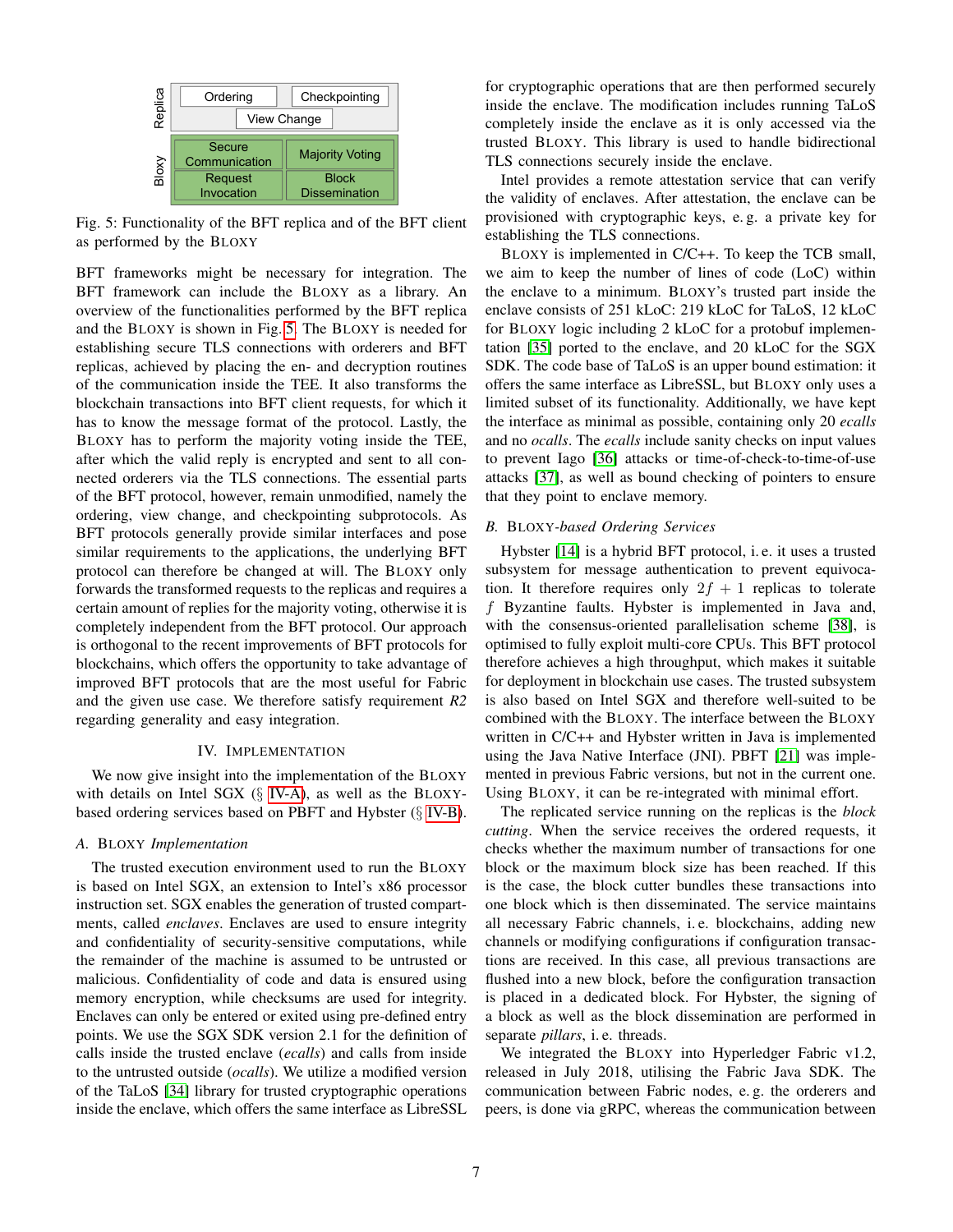the orderers and the BLOXY as well as the BLOXY and the Hybster or PBFT replicas is done via TLS. For the short-term block storage, it is necessary to know to which channel a block belongs. A minimal protobuf implementation [\[35\]](#page-9-35) was ported inside the enclave to enable extraction of the channel name.

#### V. EVALUATION

We evaluate the security and performance of the BLOXYbased ordering services against Fabric's Solo, Kafka, and the natively integrated BFT-SMART protocols. Our results show that BLOXY-based ordering services (i) are resilient against multiple attacks, (ii) achieve higher throughput and lower or similar latency as BFT-SMART, (iii) do not affect the performance of a full Fabric setup, and (iv) provide higher fault tolerance of blocks due to the short-term block storage. We therefore completely satisfy our requirement *R4* regarding performance overhead.

# *A. Experimental Setup*

<span id="page-7-0"></span>We use a cluster of ten machines divided into three classes for our evaluation. Class  $(A)$  consists of four machines equipped with SGX-capable 4-core Xeon v5 CPUs and 32GB of memory; they are running the consensus cluster. Class  $(B)$ are five machines equipped with 4-core Xeon v2 CPUs and 16GB of memory. Four are running a peer and orderer node each, while the other runs the clients. One class  $(C)$  machine is used for orchestration; it has a 4-core Intel Xeon E3 CPU and 16GB of memory. All machines have hyper-threading enabled and are connected via a 10Gpbs network. Class  $(A)$ runs Ubuntu 18.04,  $(B)$  and  $(C)$  run Ubuntu 14.04. We evaluate the society and performance of the BLOXY. From the propagation of the propagation of the propagation of the propagation of the propagation of the smallent performance of a full Fabric supportions in the smalle

# *B. Security Evaluation*

Inspired by [\[39\]](#page-9-39), we present attacks on BLOXY and our countermeasures.

*1) Side-channel attacks:* As side-channel attacks are not considered in the SGX attack model, they are out of scope. However, previously suggested mitigation techniques for SGX can be applied to BLOXY  $[40]$ ,  $[41]$ ,  $[42]$ .

*2) Bypassing* BLOXY*:* To prevent malicious replicas from bypassing the BLOXY and sending corrupted blocks directly to the orderers, we use TLS connections between orderers and BLOXIES. The session keys are stored securely inside the TEE.

*3) Interface attacks:* The interface of an enclave can be attacked in an attempt to gain access to BLOXY's secrets, e. g. with Iago attacks [\[36\]](#page-9-36). We have hardened the interface with checks on input and return values.

*4) Denial-of-service (DoS) and flooding:* Faulty replicas could perform DoS attacks by not running the BLOXY, or flood correct replicas and orderers with corrupted blocks. BLOXY can use existing techniques [\[43\]](#page-9-43) for prevention, e. g. by limiting the number of requests a client can issue simultaneously.

*5) Block signatures:* Blocks are signed by the replicas, i. e. orderers are incapable of manipulating them without immediate detection. They would need access to the replicas' private keys and certificates. However, even then they could

<span id="page-7-2"></span>

Fig. 6: Throughput and latency of the ordering service (5 repetitions, 10 s each)

specific transactions as they are again signed by the client. The trust in the blocks therefore comes from the block signature and the security of the replicas' private keys.

*6) Malicious orderers:* The only faults orderers can exhibit are delivering blocks with invalid signatures or no block at all, which are both equivalent to a crashed orderer. The same applies for withholding submitted transactions, which a client can re-issue. Peers can detect this behaviour and as a failover mechanism reconnect with another orderer. This requires that at least one correct orderer has the created blocks, which can be ensured with the short-term block storage.

#### <span id="page-7-1"></span>*C. Microbenchmarks*

Ordering Service. We have measured the latency and throughput of the ordering services for an increasing send rate for messages of 1KB. The client sends transactions and receives the created blocks, which contain 100 transactions. The latency is the average latency of all transactions in the block from sending until delivery of the block. The results, which can be seen in Fig. [6,](#page-7-2) show that BLOXY-based Hybster and PBFT have 71% and 51% higher throughput compared to BFT-SMART, and only 20 % and 29.5 % less throughput than the centralised Solo, respectively. The performance of Kafka is limited as block generation and signing are not parallelised, which was necessary in previous versions of Fabric. For send rates higher than 15,000 rps, the latency of both BLOXYbacked PBFT and BFT-SMART is 125.7 % higher than Solo's; in comparison, the latency of BLOXY-backed Hybster is only 99.5 % higher than Solo. In this measurement, we can see that the decreased communication overhead of BLOXY, which we achieve by performing the majority voting on the replicas inside the consensus cluster, is advantageous for throughput and latency of the ordering service.

Short-Term Block Storage. We measure the latency when an orderer (i) successfully queries the short-term block storage for a missing block, (ii) queries the short-term storage, does not receive the block, and queries another orderer based on the returned address (see  $\S$  [III-D\)](#page-5-1), or (iii) queries other orderers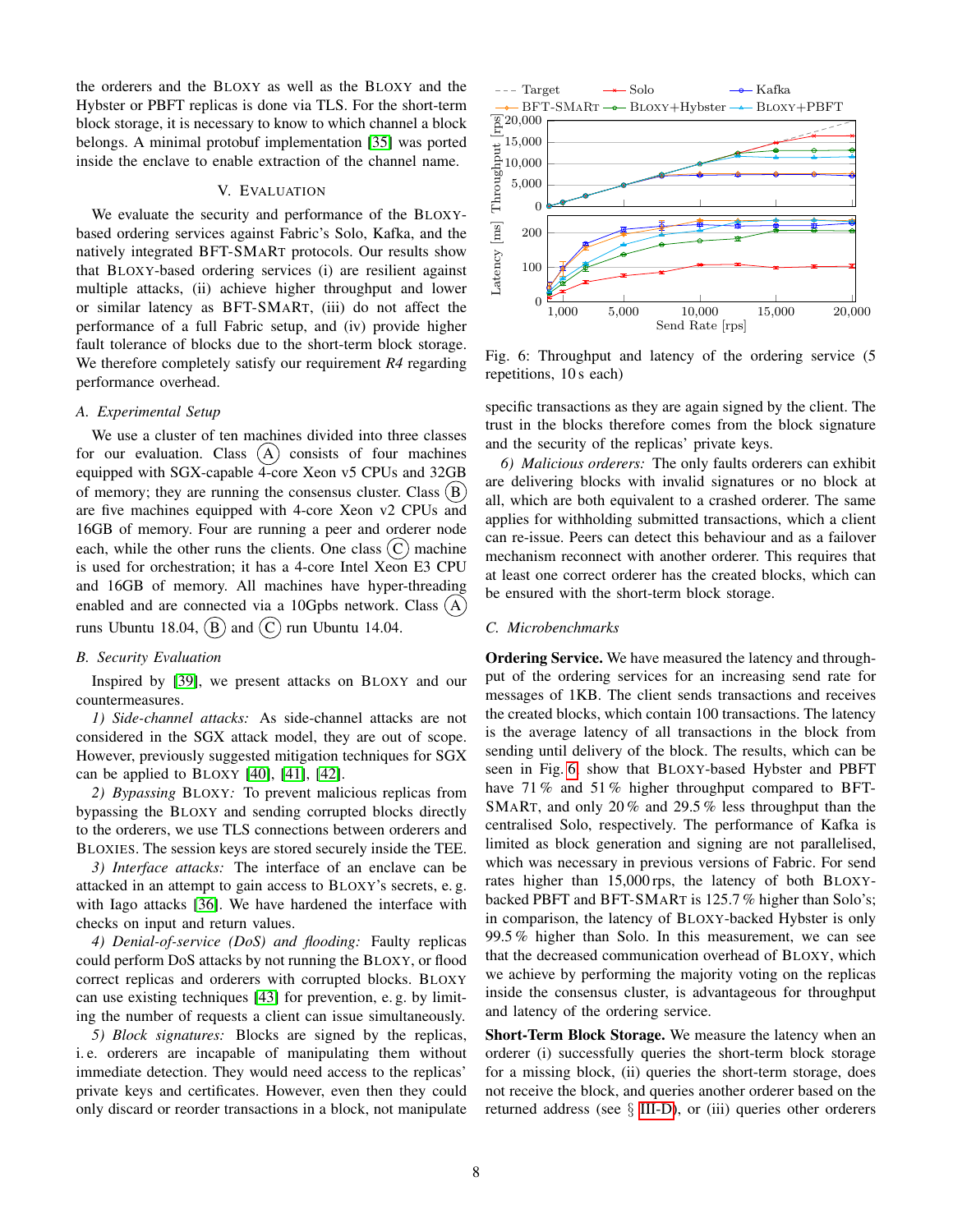<span id="page-8-1"></span>

|          | <b>BLOXY</b>    | (iii) Orderer        |                      |
|----------|-----------------|----------------------|----------------------|
|          | (i) Storage Hit | (ii) Storage Miss    |                      |
| Duration | 21.79 ms        | $7.19 \,\mathrm{ms}$ | $7.28 \,\mathrm{ms}$ |

TABLE I: Latency for fetching missing blocks from short-term block storage or from other orderer nodes (5 repetitions)

<span id="page-8-3"></span>

|            | Solo       | Kafka       | BFT-<br><b>SMART</b> | <b>BLOXY</b><br>Hybster | <b>BLOXY</b><br><b>PBFT</b> |
|------------|------------|-------------|----------------------|-------------------------|-----------------------------|
| $S_L$      | 0.9s       | 0.96 s      | 1.09 s               | $0.81$ s                | 0.85 s                      |
| $SR_{s_L}$ | 1,400 rps  | $1,300$ rps | $1,200$ rps          | $1,500$ rps             | 1,300 rps                   |
| $S_{T}$    | 147.64 rps | 360.28 rps  | 155.5 rps            | 120.58 rps              | 122.85 rps                  |
| $SR_{s_T}$ | 1,400 rps  | $1,600$ rps | $1,600$ rps          | $1,500$ rps             | 1,500 rps                   |

TABLE II: Maximum standard deviation for latency  $(s_L)$  and throughput  $(s_T)$  and the corresponding send rate  $(SR_{s_{L/T}})$ .

randomly. The results are shown in Table [I.](#page-8-1) Even if the block is not stored in the short-term block storage, the BLOXY responds with the address of at least one orderer that has acknowledged the block reception which can then be queried. The latency of a storage miss is therefore still smaller than querying other orderers at random, which might require multiple attempts before the block is received. When the block is stored on the replicas, the BLOXY queries it via a BFT read request, receives three blocks as response, and votes on them before sending it to the requesting orderer. The induced latency is therefore higher than directly querying orderers; however, this is justified by the fault tolerance offered to the orderers with the short-term block storage. The recovery strategy can be configured in the orderer, thus allowing the low-latency querying of orderers to be standard behaviour and querying the short-term block storage as a fail-safe mechanism.

## *D. Macrobenchmarks*

We use the Hyperledger Caliper [\[44\]](#page-9-44) project to compare the ordering services regarding throughput and latency within a full Fabric network, again with increasing send rates. In the network, we have twelve clients, two peers in the same organisation, and two CAs. The consensus cluster consists of four replicas, except for Hybster which as a hybrid protocol is run with three. We execute Caliper's *Simple* benchmark. The results are shown in Fig. [7.](#page-8-2) The latency of all ordering services starts to increase rapidly with a send rate higher than 1,000 rps; similarly, the throughput starts to decrease at 1,300 rps. The maximum standard deviations for send rates above 1,200 rps are given in Table [II.](#page-8-3) This behaviour is similar across all ordering services, leading to the conclusion that the ordering service is not the bottleneck of Fabric's network. The results are in line with previous results for evaluating Fabric with Caliper [\[45\]](#page-9-45).

# VI. RELATED WORK

<span id="page-8-0"></span>BFT protocols for blockchains. Most BFT protocols target the permissioned setting; however, compared to the Proofof-Work (PoW) consensus, they are severely restricted regarding scalability. Examples of protocols for permissioned

<span id="page-8-2"></span>

Fig. 7: Throughput and latency of a complete Fabric network with different ordering services (5 repetitions, each 20 s)

blockchains are ByzCoin [\[46\]](#page-9-46), Stellar Consensus [\[47\]](#page-9-47), Ripple [\[9\]](#page-9-8), HoneyBadgerBFT [\[27\]](#page-9-27), and Gosig [\[33\]](#page-9-33). Algorand [\[26\]](#page-9-26) is a BFT protocol designed for permissionless blockchains. Here, every decision and voting step is done by secretly choosing a comparatively small subset of nodes, and each node is chosen via Proof-of-Stake (PoS). Several blockchain platforms already employ BFT protocols as basis for their consensus. Hyperledger Fabric v0.6 used PBFT, while v1.0 was extended by a BFT-SMART ordering service [\[13\]](#page-9-12). Tendermint [\[10\]](#page-9-9) uses a round-based voting similar to PBFT. Quorum [\[8\]](#page-9-7) has two consensus protocols, based on Raft and PBFT; and Hyperledger Iroha [\[7\]](#page-9-6) uses the PBFT-based protocol YAC. Some consensus protocols make use of trusted execution. In the "Proof of Elapsed Time" (PoET) [\[48\]](#page-9-48) protocol, an SGX-based timer is employed, similar to the "Proof of Luck" (PoL) [\[49\]](#page-9-49) protocol. As BLOXY is designed for easy integration of BFT protocols, suitable protocols targeting permissioned blockchains can be integrated, allowing to make use of their individual advantages. The approaches of these protocols are therefore orthogonal to ours.

SGX as trusted proxy. There have been several approaches to use TEEs for establishing secure proxies [\[50\]](#page-9-50), [\[39\]](#page-9-39), [\[51\]](#page-9-51). BFT systems are not wide-spread compared to crash-fault tolerant systems, since they require several changes to the clients, e. g. the additional voting step to reconcile multiple responses. Changing all client implementations especially for commonly used protocols such as HTTP and IMAP would not be feasible. Instead, Troxy [\[39\]](#page-9-39) presents a trusted proxy running inside a TEE that abstracts the BFT client functionality from the actual client device, instead shifting it to the BFT replicas. We follow a similar approach of shifting BFT client functionality; however, the BLOXY is tailored for the blockchain use case by including blockchain-specific communication, the short-term block storage, as well as integration into Hyperledger Fabric.

Database servers running in the cloud are vulnerable to several exploits that can cause the client to receive wrong results. VeritasDB [\[50\]](#page-9-50) presents a key-value store which guarantees